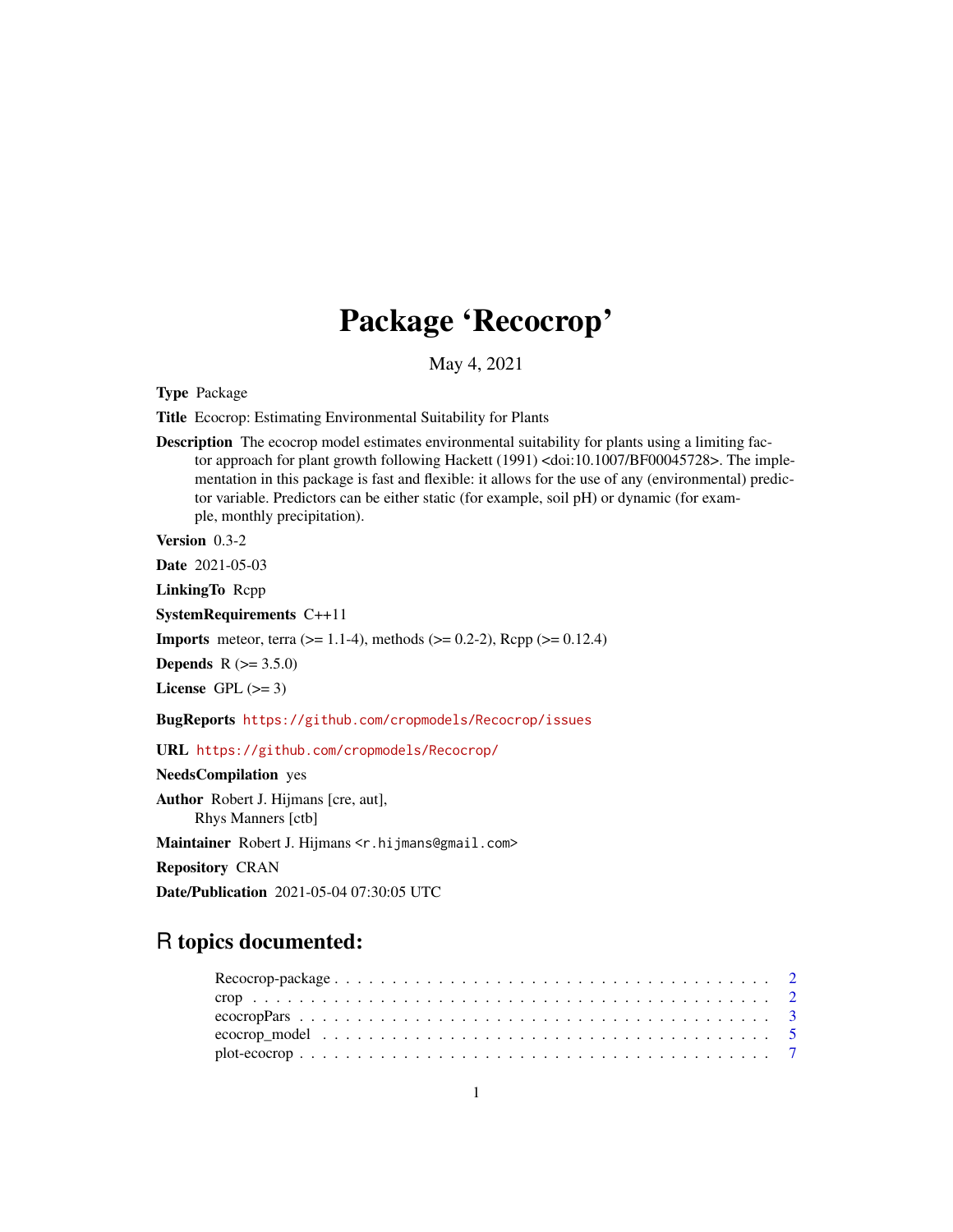Recocrop-package *Ecocrop: Estimating Environmental Suitability for Plants*

#### Description

Recocrop implements the ecocrop model. This is a simple limiting-factor based model of plant adaptation to environmental conditions. Plateau-shaped curves are used to quantify plant response (expressed as 0-1) to the environment. The environment can be represented by "dynamic" variables that vary with time, such as precipitation and temperature and "static" variables such as soil properties. The response is zero below a minimum and above a maximum threshold, and one between a minimum and maximum optimal value, and linearly interpolated in between these thresholds. Overall response across environmental variables follows the Sprengel-Liebig Law of the Minimum (Van der Ploeg et al., 1999), that is, the most limiting factor is used, and interactions are not considered.

The dynamic variables must have a monthly time-step. The values are interpolated to go from 12 to 24 observations per year, and model scores are calculated for seasons starting in any of the 24 time-periods. See the [predictors](#page-8-1) help page for details.

The \*model\* with this name was first implemented in DIVA-GIS (Hijmans et al., 2005) and later in the R package 'dismo' and elsewhere. The modeling approach is based on the 'Plantgro' approach (Hackett, 1991).

Default \*parameters\* used to be available from the UN FAO.

#### References

Hackett, C, 1991. Mobilising environmental information about lesser-known plants: the value of two neglected levels of description. Agroforestery Systems 14: 131-143. https://doi.org/10.1007/BF00045728

Hijmans RJ., L. Guarino, C Bussink, P Mathur, M Cruz, I Barrentes, E Rojas, 2005. DIVA-GIS. A geographic information system for the analysis of species distribution data. https://diva-gis.org

Van der Ploeg, RR, W Bohm, MB Kirkham, 1999. On the origin of the theory of mineral nutrition of plants and the law of the minimum. Soil Science Society of America Journal 63: 1055-1062

<span id="page-1-1"></span>crop *Set crop paramters*

#### **Description**

Set crop parameters to a ecocrop model.

<span id="page-1-0"></span> $2$  crop  $\sim$  crop  $\sim$  crop  $\sim$  crop  $\sim$  crop  $\sim$  crop  $\sim$  crop  $\sim$  crop  $\sim$  crop  $\sim$  crop  $\sim$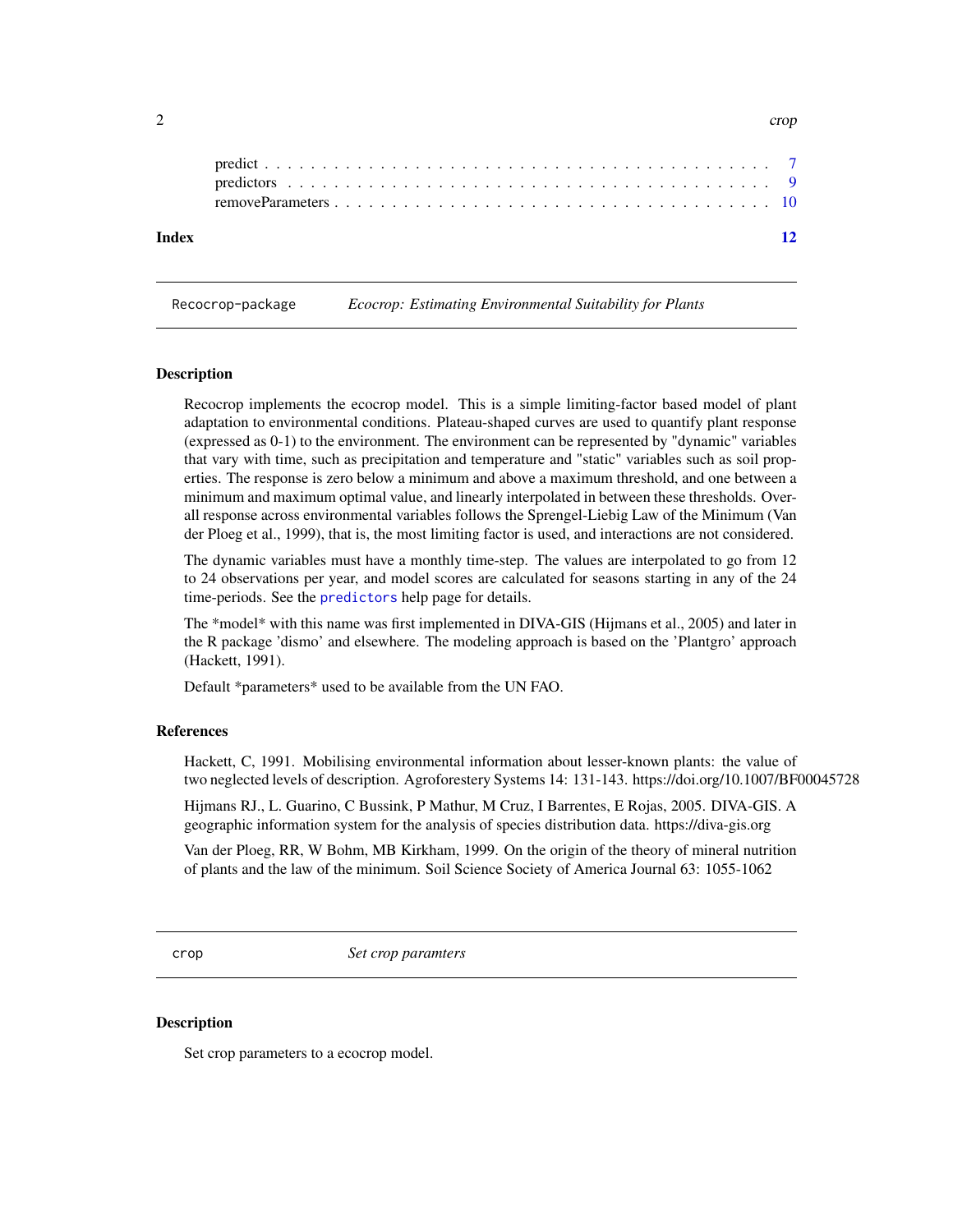# <span id="page-2-0"></span>ecocropPars 3

# Usage

 $\text{crop}(x) \leq -\text{value}$ 

# Arguments

| $\mathsf{x}$ | EcocropModel object                                                                                                                                                                                                                                                                                                                                                                                                                                                                                                                                                                                                                |
|--------------|------------------------------------------------------------------------------------------------------------------------------------------------------------------------------------------------------------------------------------------------------------------------------------------------------------------------------------------------------------------------------------------------------------------------------------------------------------------------------------------------------------------------------------------------------------------------------------------------------------------------------------|
| value        | matrix with crop parameters. Each column represents parameters for an envi-<br>ronmental variable, and must have a name. The matrix must have four rows that<br>represent the x-coordinates for a table-mountain shaped relative response func-<br>tion (y-coordinates: $0,1,1,0$ ; see the plot in the examples). The only exception<br>is the "duration" parameter with has a single value (in the first row). For func-<br>tions where only "one tail" is relevant, the values for the other tail can be set to<br>very high or low values, including Inf and -Inf. See ecocropPars for default<br>parameters for many species. |

#### Value

none

# Examples

```
x <- ecocropPars("potato")
potato <- x$parameters
m <- ecocrop()
crop(m) <- potato
```
plot(m)

<span id="page-2-1"></span>ecocropPars *Crop parameters*

# Description

Default ecocrop parameters for 1710 taxa. The values are derived from values that used to be available on the website of the Food and Agricultural Organization (FAO) of the United Nations.

User beware: These parameters are expert opinion and not necessarily optimal.

#### Usage

ecocropPars(name, ...)

# Arguments

| name     | character. Common or scientific name of a plant (typically a crop plant). If |
|----------|------------------------------------------------------------------------------|
|          | missing, a data frame with available names is returned                       |
| $\cdots$ | additional arguments. None implemented                                       |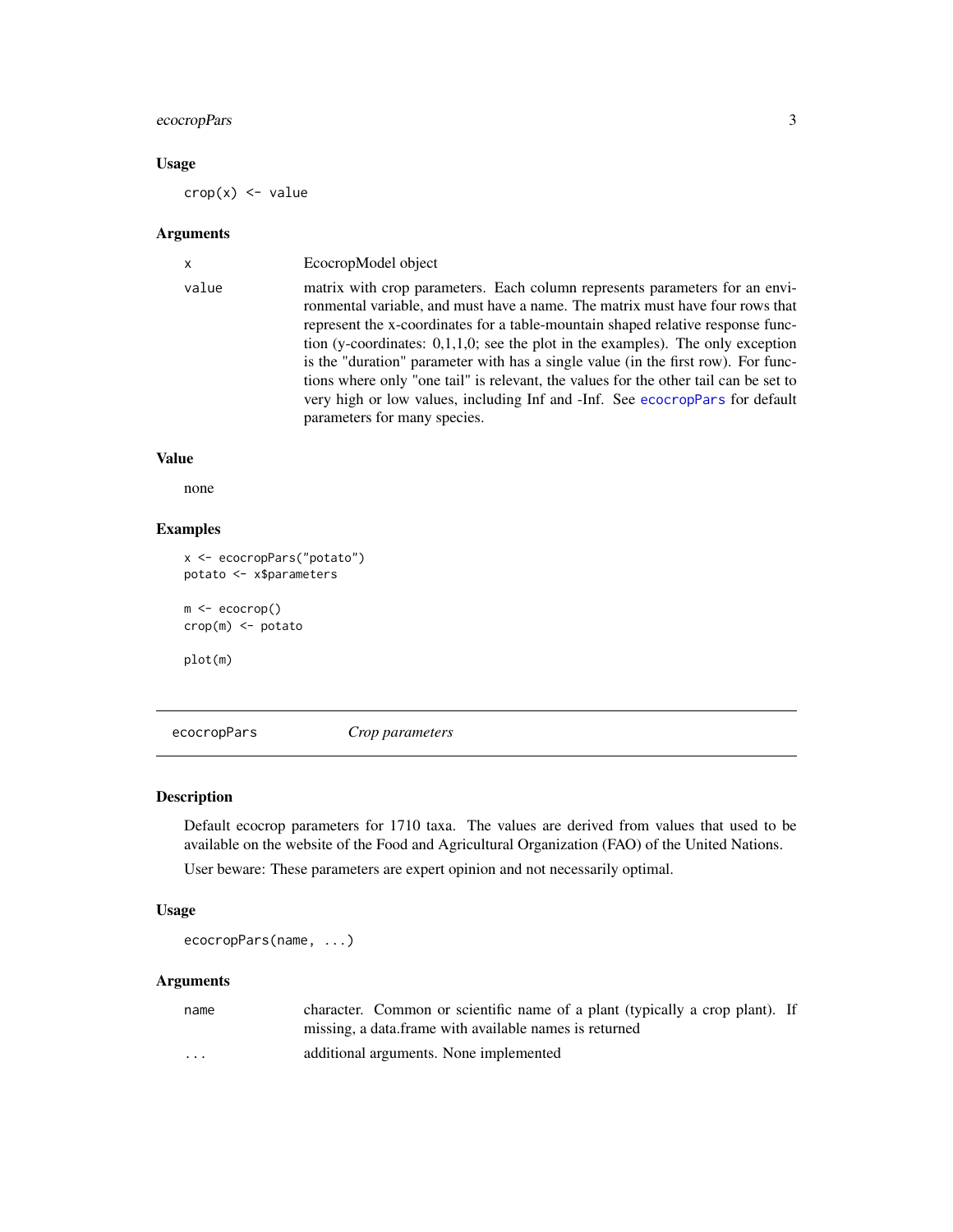#### <span id="page-3-0"></span>Details

The parameters returned are returned in a matrix of four rows.

duration: this is the only parameter that is represented by a single number, the length of the growing season in days. This number has to be in the first row of the matrix. The other rows are ignored. The ecocrop model is very sensitive to this parameter. This number is computed by adding one month to the minimum length of the growing season (GMIN in the FAO database), unless the maximum length (GMAX) was the same as GMIN (for example in the case of a 12 month growing season). GMIN and GMAX are provided, for reference, in row 3 and 4. duration was computed this way, because the difference between GMIN and GMAX was sometimes very large, and because it is the shorter growing season that is more relevant for determining suitability. (If a long season is possible, a short season should also be possible, but not vice versa). For example, for maize, GMIN is 65 (extremely short) and GMAX is 365 (extremely long). The returned value is 3 (months). That is still short, and 4 months may be more realistic.

prec: The minimum, lower optimum, higher optimum, and maximum threshold for monthly precipitation. The FAO database has these numbers for annual precipitation. The monthly numbers were derived by dividing the annual precipitation by the (growth duration (in months, see below) plus one).

tavg: The minimum, lower optimum, higher optimum, and maximum threshold for average temperature.

ktmp: The minimum and lower optimum threshold for extreme minimum temperature (killing temperature). Only these two parameters are relevant (the temperature below which the plant dies, and above which there is no frost damage.) The were estimated from KTMP in the FAO database, as KTMP-1 and KTMP+1. The higher optimum, and maximum temperature are set to Inf.

If you wanted to consider damage from high temperatures, you would need to create a new parameter. These cannot be combined, as ktmp requires extreme minimum temperature data, whereas for heat damage you would need extreme maximum temperatures.

ph: The minimum, lower optimum, higher optimum, and maximum threshold for soil pH (presumably ph(H2O), that is, measured in water).

# Value

list

### See Also

[crop](#page-1-1)

```
potato <- ecocropPars("potato")
str(potato)
ecocropPars("patato")
p <- ecocropPars("Solanum tuberosum L.")
p
```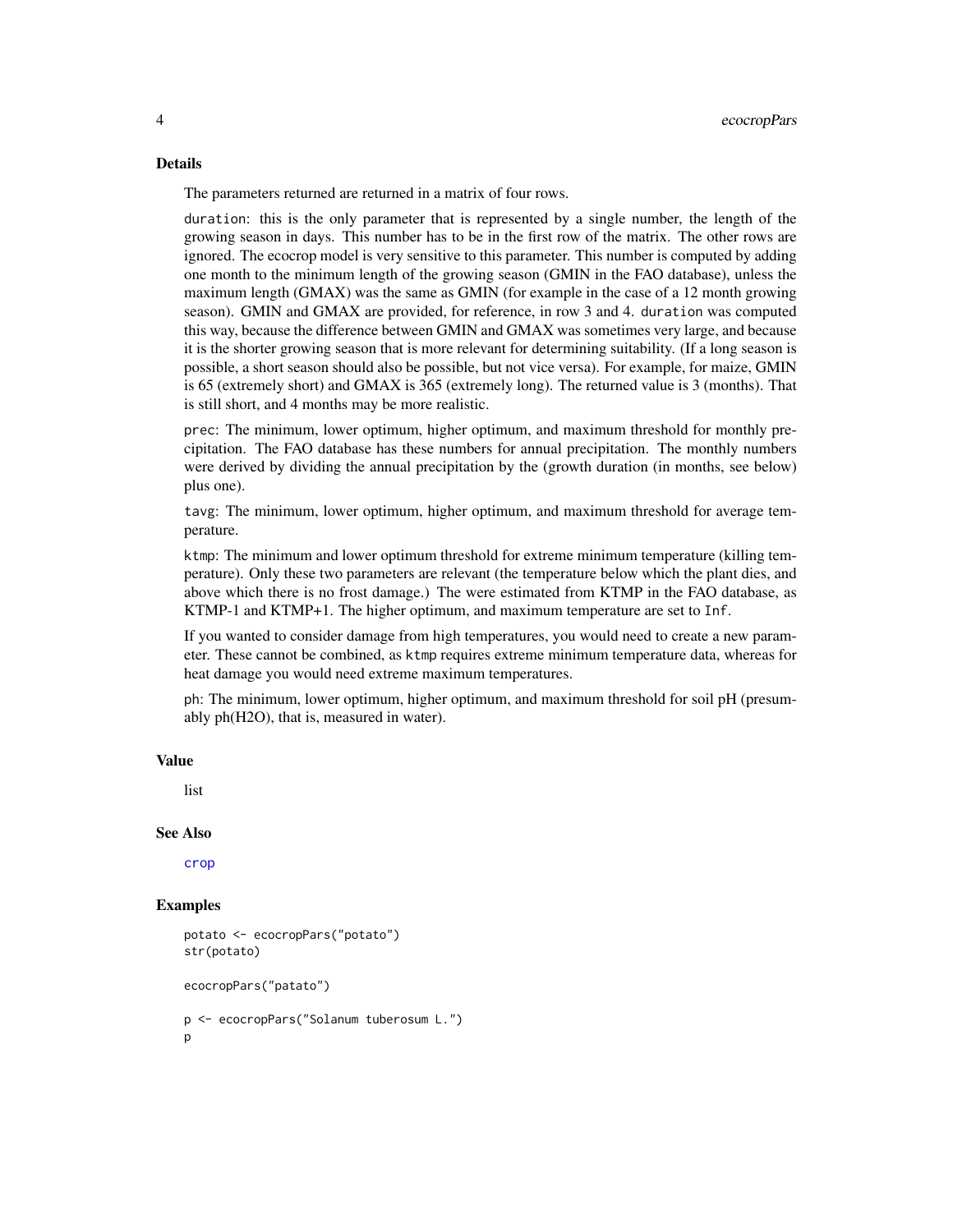# <span id="page-4-0"></span>ecocrop\_model 5

```
pp <- ecocropPars()
head(pp)
# to see the entire database, including parameters
# that are not automatically extracted do
fname <- system.file("parameters/ecocrop.rds", package="Recocrop")
d <- readRDS(fname)
head(d)
```
ecocrop\_model *EcoCrop model*

### Description

Create and run an EcoCrop model to asses the environmental suitability of a location for a (plant) species.

First create a model object with the ecocrop method. Then set parameters describing the environmental requirements of a species or other taxon. The [ecocropPars](#page-2-1) method provides default parameters for 1710 taxa.

Next, provide environmental data with the [staticPredictors](#page-8-1) and/or [dynamicPredictors](#page-8-1) method. Static predictors, such as soil pH, do not change throughout the year. In contrast, dynamic predictors, such as temperature and rainfall, vary over time. In the current implementation the time-step of the input data is months. Therefore, dynamic variables must have 12 values, one for much month of the year, or multiples of 12 values, to represent multiple years or locations. The computations are done in half-month time steps, by interpolating the monthly values.

The names of the predictors much match the names in the parameters, but not vice versa. That is, parameters that are not matched by a predictor are ignored.

The main purpose of implementing the model is to support making spatial [predict](#page-6-1)ions with predict.

# Usage

```
ecocrop(crop)
## S4 method for signature 'Rcpp_EcocropModel'
control(x, get_max=FALSE, which_max=FALSE, count_max=FALSE, lim_fact=FALSE, ...)
## S4 method for signature 'Rcpp_EcocropModel'
run(x, \ldots)
```
# Arguments

| crop      | list with ecocrop parameters. See link[ecocropPars] and link[crop]                        |
|-----------|-------------------------------------------------------------------------------------------|
| X         | EcocropModel object                                                                       |
| get_max   | logical. If TRUE, the maximum value (across the time periods of the year) is<br>returned. |
| which_max | logical. If TRUE, the first month with the maximum value is returned.                     |
| count_max | logical. If TRUE, the number of months with the maximum value is returned.                |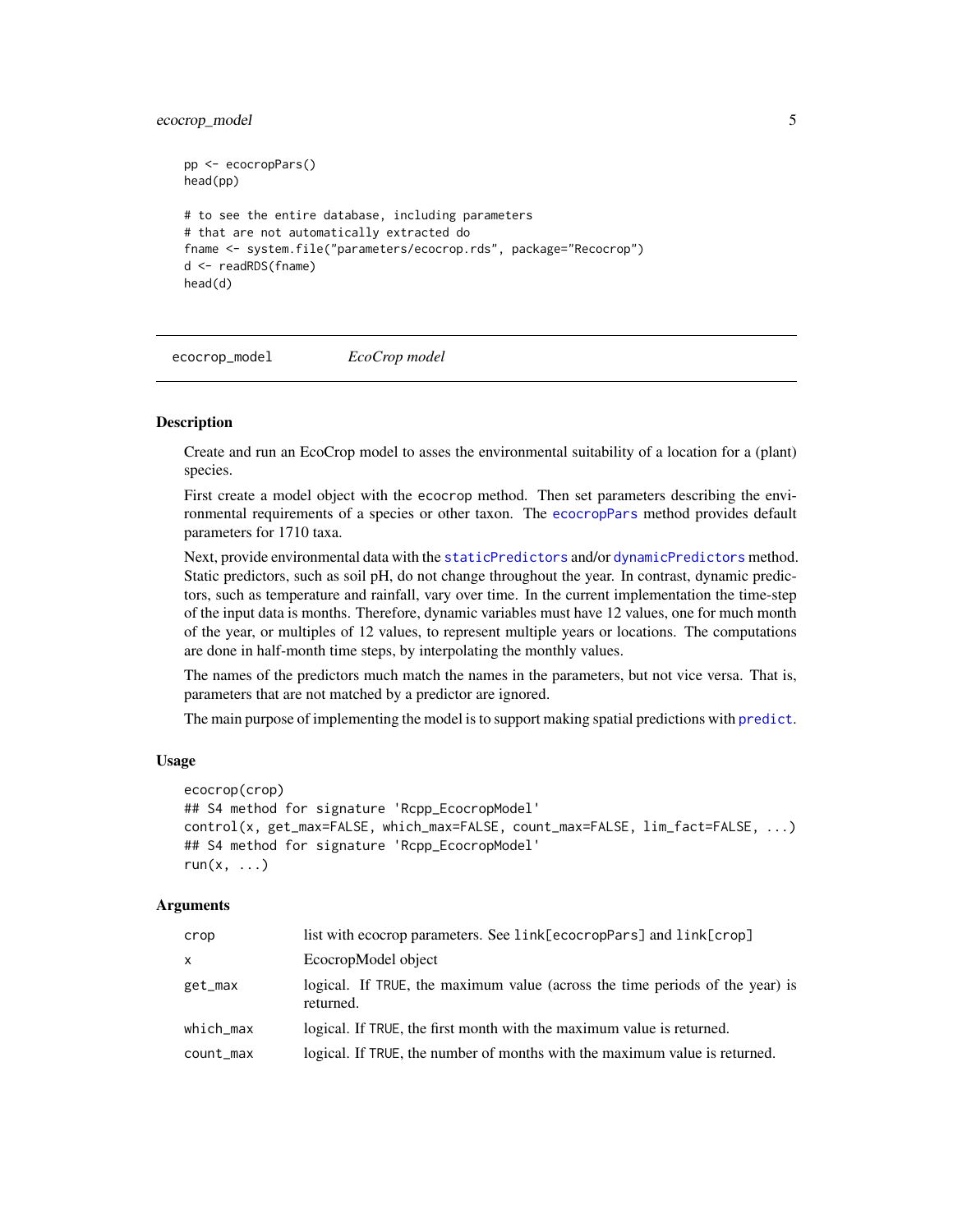<span id="page-5-0"></span>6 ecocrop\_model

| lim fact                | logical. If TRUE, the options above are ignored, the most-limiting factor for each |
|-------------------------|------------------------------------------------------------------------------------|
|                         | time period (or the one that is reached first if there are ties) is returned.      |
| $\cdot$ $\cdot$ $\cdot$ | additional arguments. None implemented                                             |

#### Details

The model computes a score for each variable for the 1st and 15th day of each month. It then takes the lowest (most limiting) score for each time period. After that, the minimum score for the time periods that follow (the growing season) is computed. The lenght of the growing season is by the duration parameter (see [ecocropPars](#page-2-1)).

You can set the output variables with options. If all options are FALSE, the 24 bi-monthly scores are returned.

#### Value

vector

```
# Get parameters
potato <- ecocropPars("potato")
# create a model
m <- ecocrop(potato)
# add parameters
crop(m) \leq cbind(clay=c(0,0,10,20))# inspect
plot(m)
# add predictors
dp <- cbind(tavg=c(10,12,14,16,18,20,22,20,18,16,14,12), prec=seq(50,182,12))
t(dp)
dynamicPredictors(m) <- dp
staticPredictors(m) <- cbind(clay=12)
# run model
x < -run(m)x
y \leftarrow \text{matrix}(\text{round}(x, 1), \text{nrow=2})\text{colnames}(y) \leq \text{month}.\text{abb}rownames(y) \leq c("day1", "day15")
y
dates <- as.Date(paste0("2000-", rep(1:12, each=2), "-", rep(c(1,15), 12)))
plot(dates, x, las=1, ylab="suitability", xlab="")
lines(dates, x, col="red")
```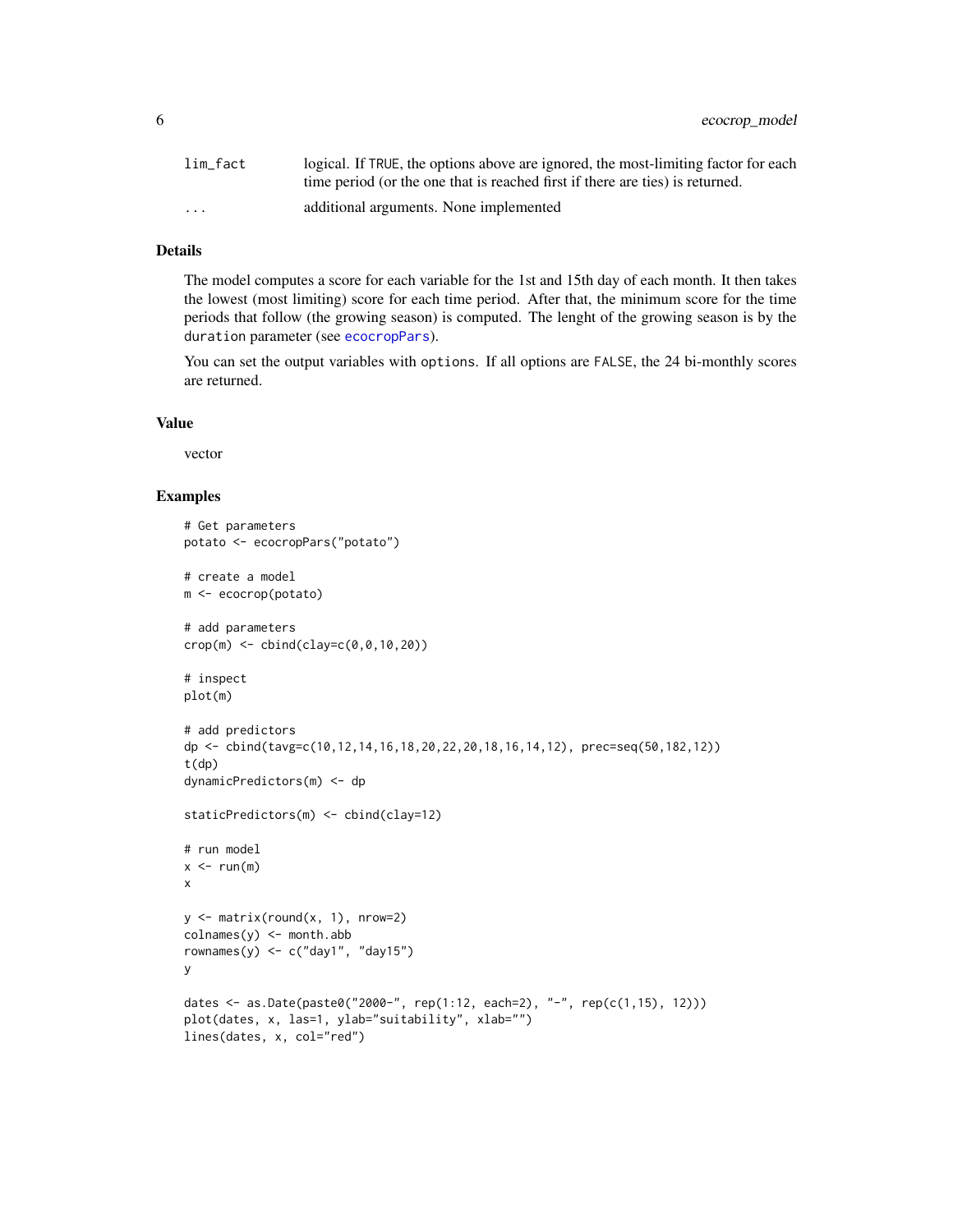# <span id="page-6-0"></span>plot-ecocrop 7

```
control(m, get_max=TRUE)
run(m)
```
plot-ecocrop *Ecocrop plot*

#### Description

Plot the parameters of an ecocrop model

#### Usage

```
## S4 method for signature 'Rcpp_EcocropModel,ANY'
plot(x, nr, nc, col="red", \ldots)
```
# Arguments

| x   | EcocropModel object                    |
|-----|----------------------------------------|
| nr  | number of rows in the plot             |
| nc  | number of columns in the plot          |
| col | color of the lines                     |
|     | additional arguments. None implemented |
|     |                                        |

# Value

none

# Examples

```
potato <- ecocropPars("potato")
m <- ecocrop(potato)
plot(m)
```
<span id="page-6-1"></span>predict *Spatial EcoCrop model predictions*

# Description

Make spatial predictions with an EcoCrop model. First create a model, then provide that to the predict methods, together with SpatRaster objects as predictors.

### Usage

```
## S4 method for signature 'Rcpp_EcocropModel'
predict(object, ..., filename="", overwrite=FALSE, wopt=list())
```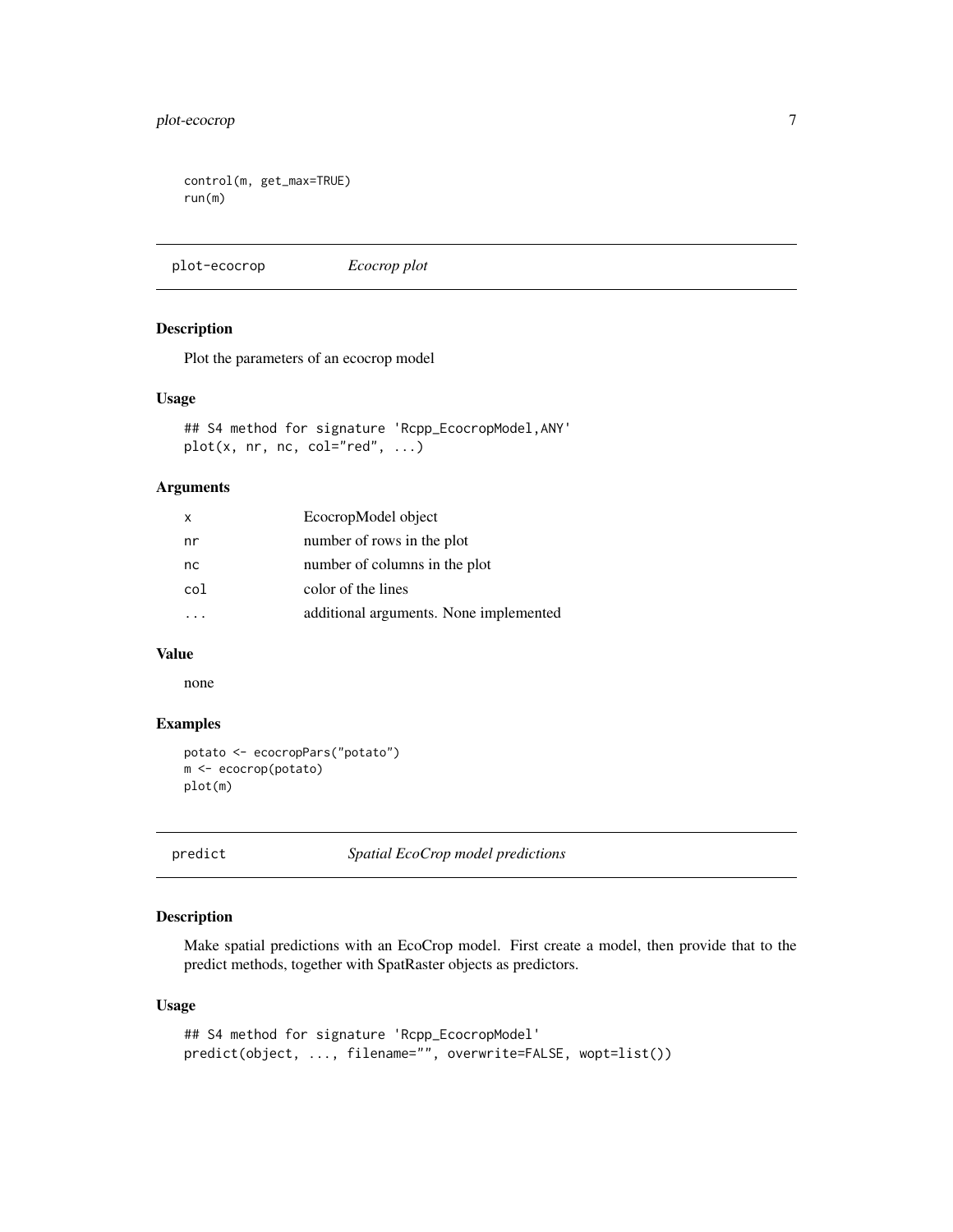<span id="page-7-0"></span>8 prediction of the contract of the contract of the contract of the contract of the contract of the contract of the contract of the contract of the contract of the contract of the contract of the contract of the contract o

#### Arguments

| object    | EcocropModel                                      |
|-----------|---------------------------------------------------|
| .         | SpatRaster objects with environmental data        |
| filename  | character. Output filename. Optional              |
| overwrite | logical. If TRUE, filename is overwritten         |
| wopt      | list. Options for writing files as in writeRaster |
|           |                                                   |

# Value

SpatRaster

```
## Predictors
library(terra)
fta <- system.file("ex/ta.tif", package="Recocrop")
fpr <- system.file("ex/pr.tif", package="Recocrop")
fph <- system.file("ex/ph.tif", package="Recocrop")
# monthly average temperature
ta <- rast(fta)
# monthly precipitation
pr <- rast(fpr)
# pH
ph <- rast(fph)
# just for plotting
preds <- c(mean(ta), sum(pr), ph)
names(preds) <- c("tavg", "prec", "ph")
plot(preds)
## make ecocrop model
crop <- ecocropPars("maize")
m <- ecocrop(crop)
control(m, get_max=TRUE)
# run the model, make sure to match
# the predictor and parameter names
mz <- predict(m, tavg=ta, prec=pr, ph=ph, wopt=list(names="maize"))
plot(mz)
# output by 15 day period
control(m, get_max=FALSE)
mz12 <- predict(m, tavg=ta, prec=pr, ph=ph)
plot(mz12[[14:15]])
control(m, lim_fact=TRUE)
mzlim <- predict(m, tavg=ta, prec=pr+50, ph=ph)
```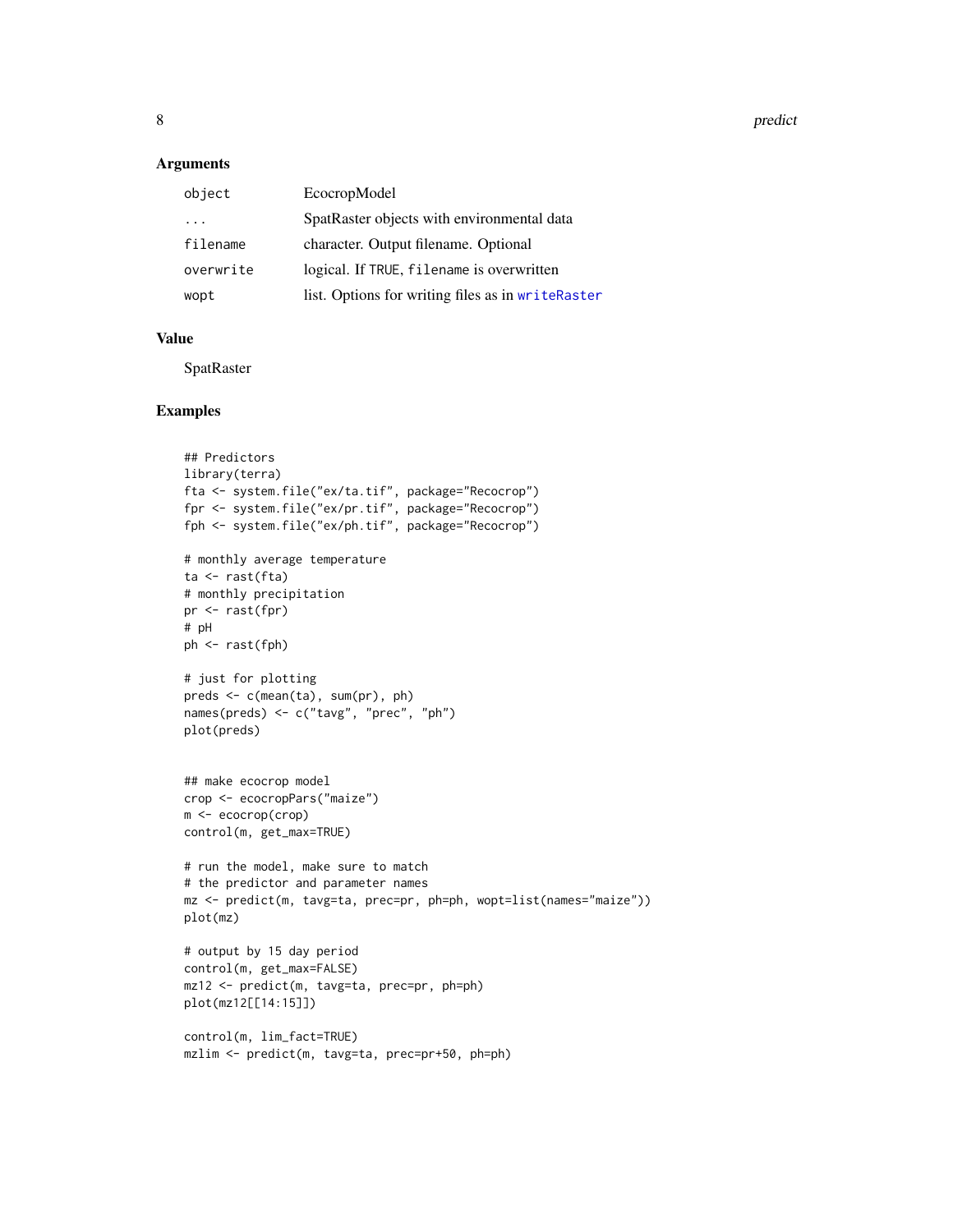#### <span id="page-8-0"></span>predictors and the predictors of the set of the set of the set of the set of the set of the set of the set of the set of the set of the set of the set of the set of the set of the set of the set of the set of the set of th

```
plot(mzlim[[14]])
control(m, get_max=TRUE)
# make the soil more acidic
ph2 < - ph - 1.25control(m, get_max=TRUE)
mzph <- predict(m, tavg=ta, prec=pr, ph=ph2)
plot(mzph)
# more rainfall
control(m, get_max=TRUE)
pr2 <- pr + 30 # for each month
mzpr <- predict(m, tavg=ta, prec=pr2, ph=ph)
plot(mzpr)
s <- c(mz, mzph, mzpr)
names(s) <- c("base", "ph", "prec")
plot(s)
## another crop
crop <- ecocropPars("pearl millet")
m <- ecocrop(crop)
control(m, get_max=TRUE)
pm <- predict(m, prec=pr, tavg=ta, wopt=list(names="Pearl millet"))
crops < -c(mz, pm)plot(crops)
```
predictors *Environmental predictors*

#### <span id="page-8-1"></span>Description

Set environmental predictors to an ecocrop model. Use staticPredictors to set values for "static predictors", such as soil pH, that do not change throughout the year.

Use dynamicPredictors to set dynamic predictors, such as temperature and rainfall, that vary throughout the year. The time step is months. Therefore, dynamic variables normally must have 12 values, one for much month of the year, or multiples of 12 values, to represent multiple years or locations. In this case the values are condsidered to represent climate, and time to be circular: that is, January follows December. If you want to supply weather data (monthly data for a particular year, you have to provide values for that year, and the next year — that is, 24 values (and set parameter nyears to 2.

The 12 dynamic predictor values are interpolated to create 24 time periods for each year, centered around the 1st and 15 day (14th for February) of the month. For example, if the temperature in January is 10, and in Febrary it is 20, the value for January 15 is 10, for Feburary 1  $(10+20)/2 = 15$ , and for February 15 it is 20. This approach works for average values, but not for totals. Precipitation (rainfall) is typically expressed as monthly totals; and if the numbers above were rainfall, the value for January 15 would be  $10/2=5$ , for February 1 it would be  $(10+20)/4 = 7.5$ , and for March 15 it would be  $20/2 = 10$ .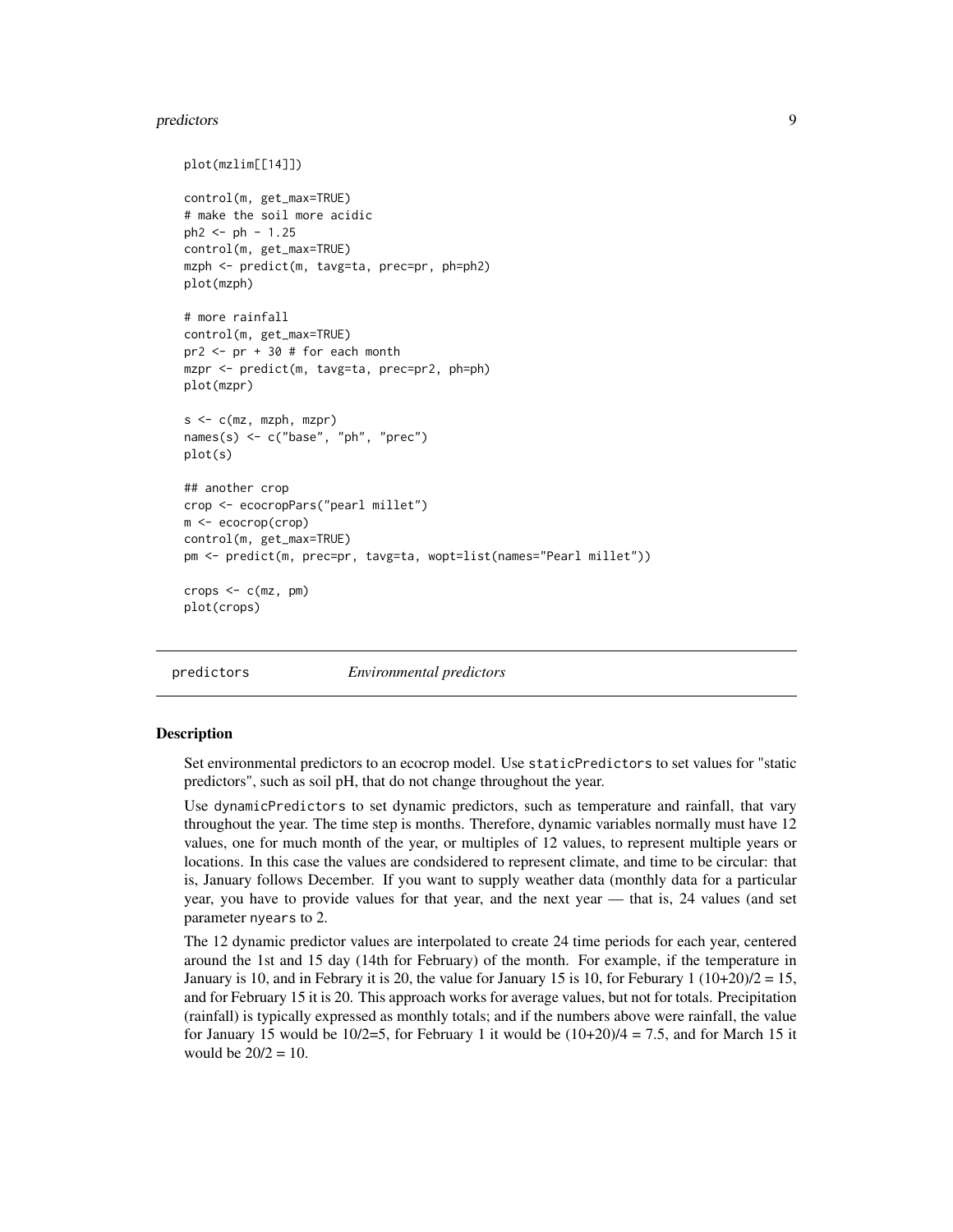<span id="page-9-0"></span>It is thus important to recognize variables like this. The model keeps track of that based on the variable name. If the variable is "prec" or "rain" it is assumed to be a total, and otherwise it assumed to be an average.

The names of the predictors much match the names in the parameters, but not vice versa. That is, parameters that are not matched by a predictor are ignored.

# Usage

```
dynamicPredictors(x) <- value
staticPredictors(x) <- value
```
# Arguments

| x     | EcocropModel object                                                                                                                                                                                                                                                                                                                                                                                                         |
|-------|-----------------------------------------------------------------------------------------------------------------------------------------------------------------------------------------------------------------------------------------------------------------------------------------------------------------------------------------------------------------------------------------------------------------------------|
| value | matrix with environmental predictor variables. Each column represents an en-<br>vironmental variable, and must have a name that matches a predictor variable.<br>For dynamicPredictors, the matrix must have 12 rows, or a multiple of 12<br>rows. For static Predictors, the matrix can have any number of rows. The<br>number of rows in staticPredictors must be 1/12 of the number of rows in<br>the dynamicPredictors. |

# Value

None

#### Examples

```
# Get parameters
potato <- ecocropPars("potato")
# create a model
m <- ecocrop(potato)
# add predictors
dp <- cbind(tavg=c(10,12,14,16,18,20,22,20,18,16,14,12), prec=seq(50,182,12))
t(dp)
dynamicPredictors(m) <- dp
staticPredictors(m) <- cbind(clay=12)
m
```
removeParameters *Add or remove parameters and predictors*

# Description

Remove parameters or predictors from an EcoCrop model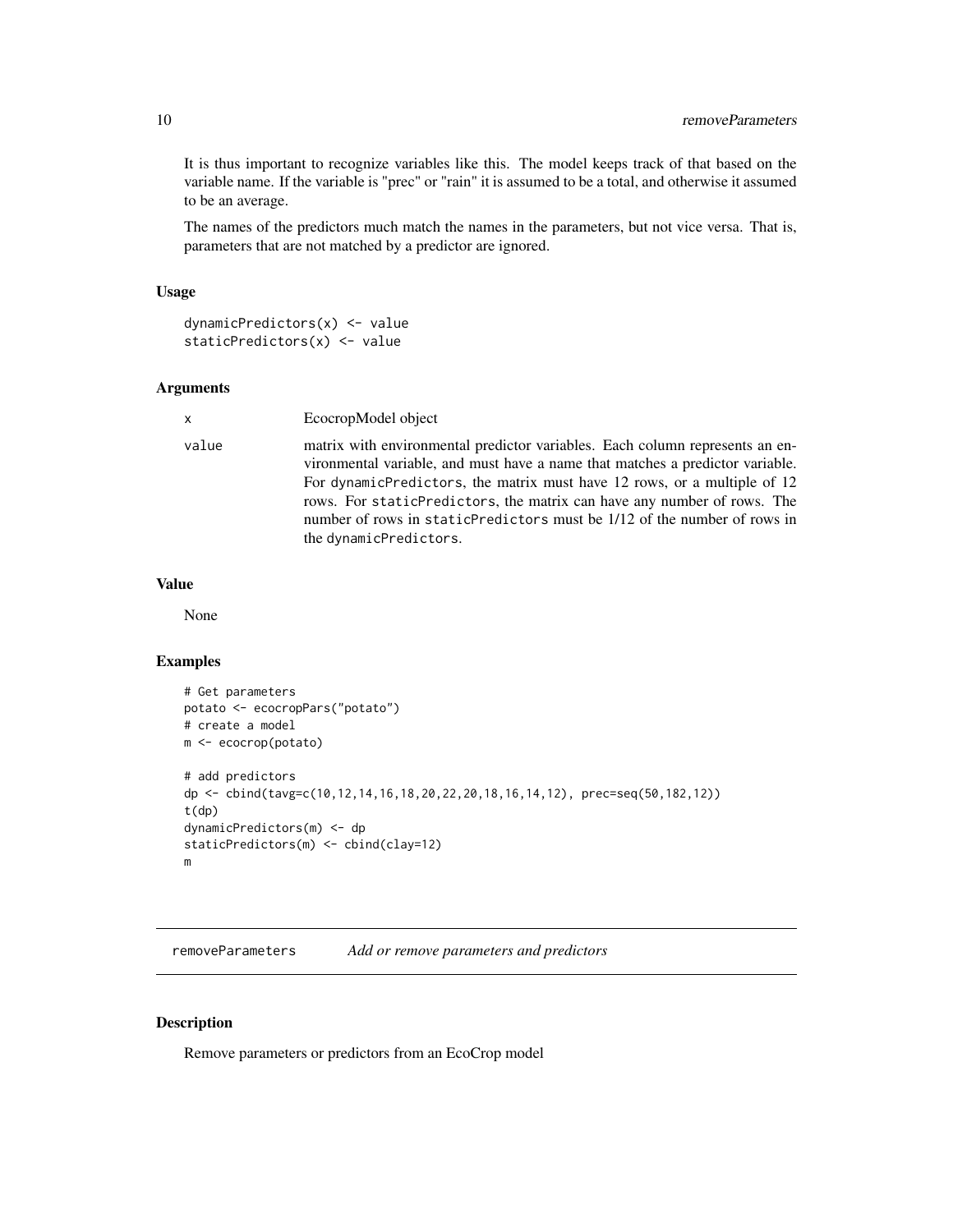# removeParameters 11

# Usage

```
removeParameters(x, name)
removePredictor(x, name)
```
# Arguments

| X    | EcocropModel object                                                                            |
|------|------------------------------------------------------------------------------------------------|
| name | character, name of the variable to remove; or "ALL" to remove all parameters<br>or predictors. |

# Value

Nothing is returned

```
pot <- ecocropPars("potato")
m <- ecocrop(pot)
crop(m) \leq cbind(clay = c(0, 10, 30, 40))removeParameters(m, "ph")
```

```
dynamicPredictors(m) <- cbind(tavg=rep(15,12), prec=rep(100, 12))
removePredictor(m, "tavg")
```